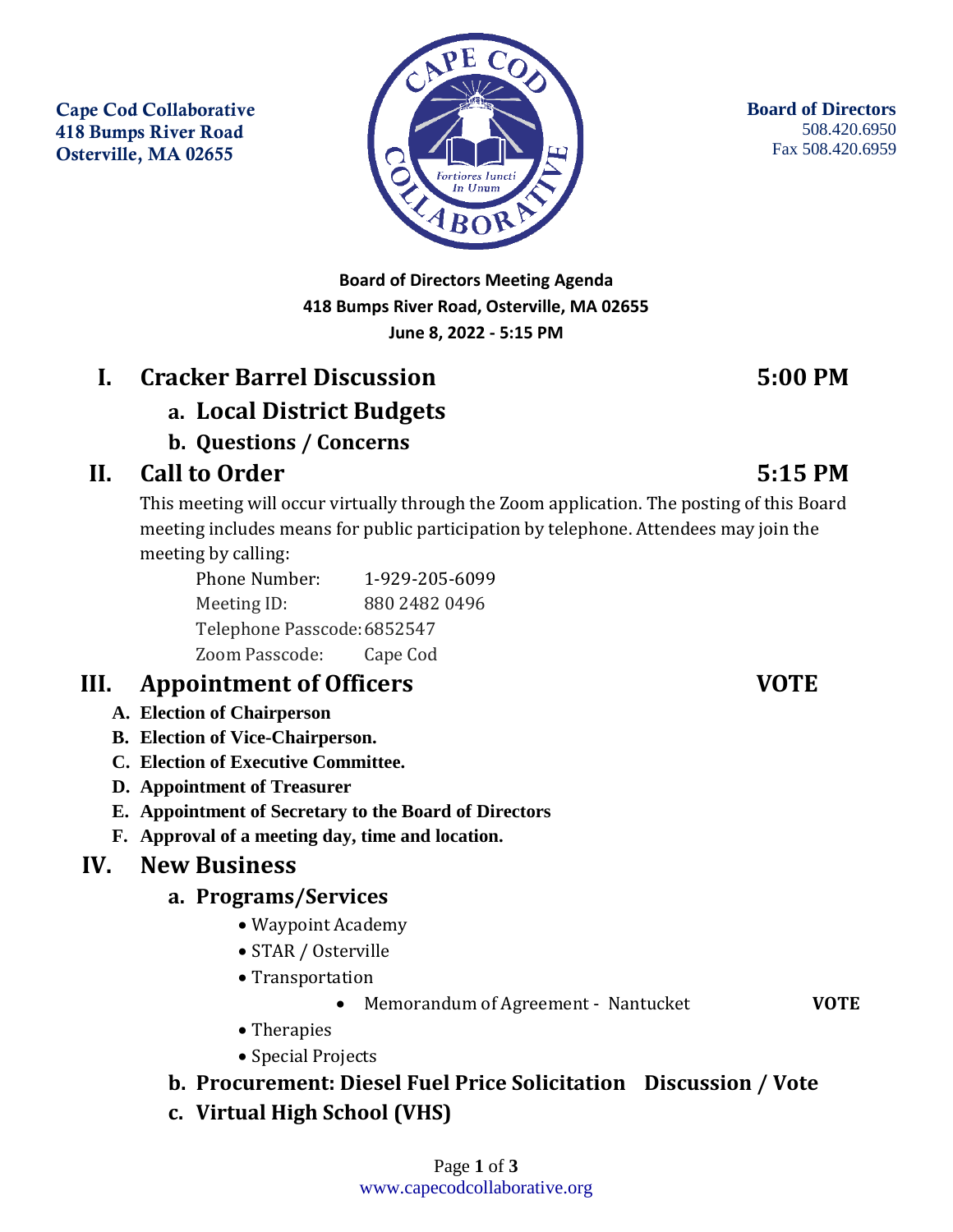## **V. Executive Session**

- **a. To conduct strategy sessions in preparation for negotiations with nonunion personnel; Leave Requests; Public Day Program Administration Staffing**
- **b. To consider the purchase, exchange, lease or value of real property if the chair declares that an open meeting may have a detrimental effect on the negotiating position of the public body;**

## **VI. New Business**

|             | a. Waypoint Relocation & Planning                                        |                            |
|-------------|--------------------------------------------------------------------------|----------------------------|
|             | b. FY22 Reconciliation and Update                                        |                            |
| $c_{\cdot}$ | <b>Osterville Playground</b>                                             | <b>Discussion</b>          |
| d.          | FY2022 Warrants #45, #46, #47, #48                                       | <b>VOTES</b>               |
|             | e. FY22 Spending Plan & Statutory Budget                                 | <b>VOTES</b>               |
|             | • Updates                                                                | <b>Discussion</b>          |
|             | • Audit Preparation                                                      |                            |
|             | • FY22 Budget Revision                                                   | VOTE(s)                    |
|             | <b>Funding Request for Capital Reserve Fund</b><br>$\circ$               | <b>VOTE</b>                |
|             | <b>OPEB Charge-Off</b><br>$\circ$                                        | <b>VOTE</b>                |
|             | <b>Modified Line Item Budget</b><br>$\circ$                              | <b>VOTE</b>                |
|             | • Personnel                                                              |                            |
|             | Additions<br>$\circ$                                                     | <b>VOTE</b>                |
|             | Reductions<br>$\circ$                                                    | <b>VOTE</b><br><b>VOTE</b> |
|             | Adjustments<br>$\circ$<br><b>Change of Status</b>                        | <b>VOTE</b>                |
| f.          | $\circ$<br><b>Strategic Planning</b>                                     |                            |
|             |                                                                          |                            |
|             | g. FY2023 Spending Plan & Statutory Budget<br>h. Collaborative Handbooks |                            |
|             |                                                                          | VOTE(S)                    |
|             | • CCC Policy & Procedures Manual for Public Day Schools                  | <b>VOTE</b>                |
|             | • Parent & Student Handbook - CCC Public Day Schools                     | <b>VOTE</b>                |
|             | · Waypoint Academy Code of Conduct                                       | <b>VOTE</b>                |
|             | • Employee Manual / Handbook                                             | <b>VOTE</b>                |
|             | • Transportation Employee Handbook                                       | <b>VOTE</b>                |
|             | • Health Care Procedures Manual                                          | <b>VOTE</b>                |
|             | i. Annual Appointment of School Physician                                | <b>VOTE</b>                |
| j.          | <b>Personnel Recommendations FY2023</b>                                  | VOTE(S)                    |
|             | • Advanced Studies & Leadership Program                                  | <b>VOTE</b>                |
|             | • Extended School Year Program(s)                                        | <b>VOTE</b>                |
|             | · Waypoint Academy                                                       | <b>VOTE</b>                |
|             | • STAR Program                                                           | <b>VOTE</b>                |
|             | <b>• Transportation Recommendations</b>                                  | <b>VOTE</b>                |
|             | • Therapy Recommendations                                                | <b>VOTE</b>                |